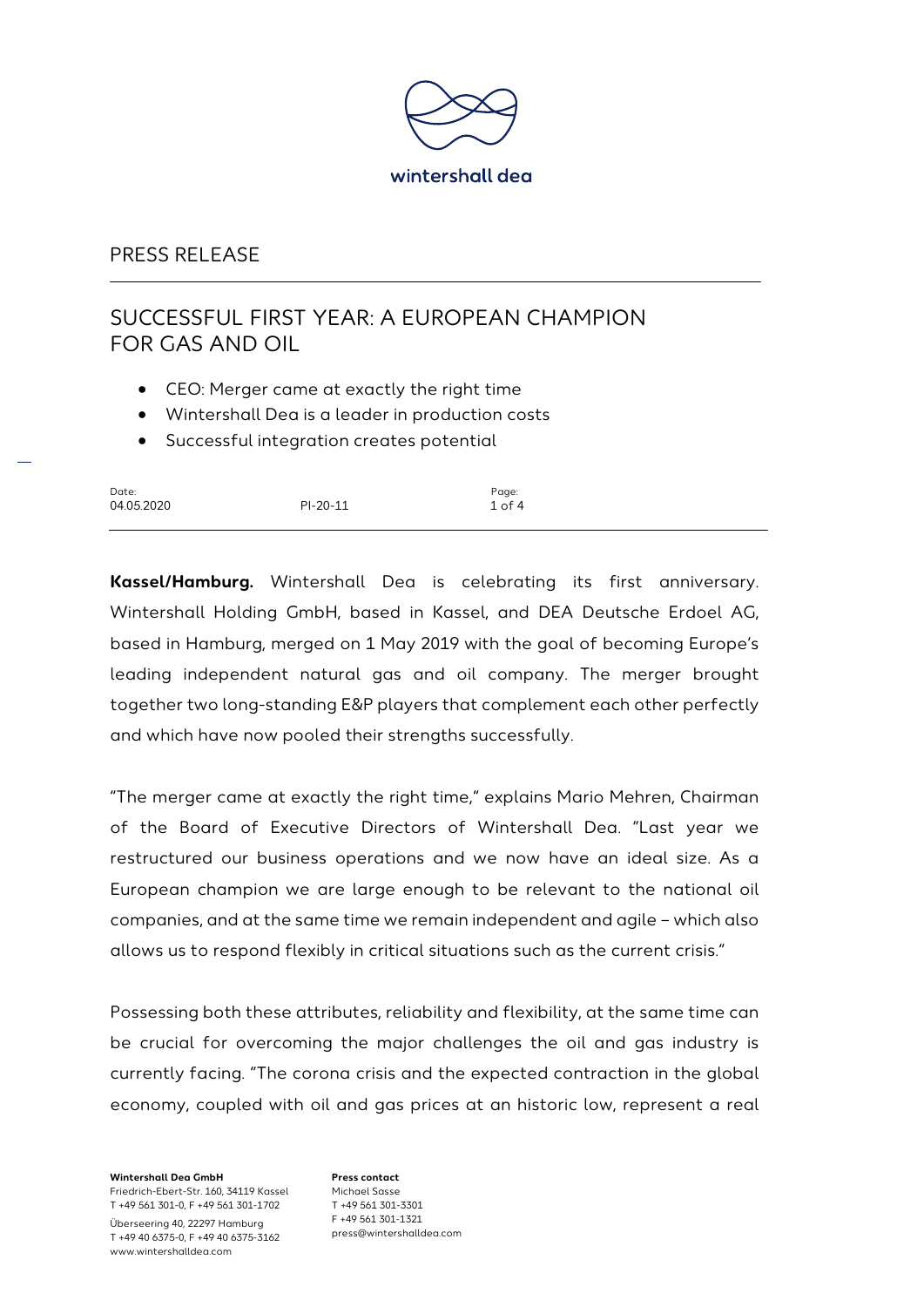

| Date:      |          | Page:      |
|------------|----------|------------|
| 04.05.2020 | PI-20-11 | $2$ of $4$ |
|            |          |            |

stress test for our industry," Mehren says. "We will pass this endurance test by further building on our strengths." Wintershall Dea has already completed some of the necessary preparations. Compared to its competitors, it has low production costs, high levels of reserves and a strategically balanced portfolio with particular emphasis on natural gas. Thus, Wintershall Dea is also well equipped for the current crisis.

"We can be proud of what we have created in the last year: a successful company and a fantastic team," explains Mario Mehren marking the company's first anniversary. "It is our staff, the around 2,800 colleagues worldwide, who made this successful merger possible with their enthusiasm and clear commitment. Since then they have brought the new company to life. For this I would like to say – also on behalf of the entire Board – thank you! Together we have almost 250 years' experience and a whole year of shared history, which we will now continue to write successfully despite these difficult times."

On day one of the merger the focus was on continuing our reliable and efficient production, i.e. business continuity, as well as on our new market presence, but in the last twelve months we have made great progress in other areas, such as shared corporate culture, the introduction of a new operational model as well as taking advantage of the potential for synergies identified.

"In the current corona crisis, we are undoubtedly benefitting from having launched new digital collaboration tools a year ago when we merged. They make global cooperation in the company more effective," says Mehren.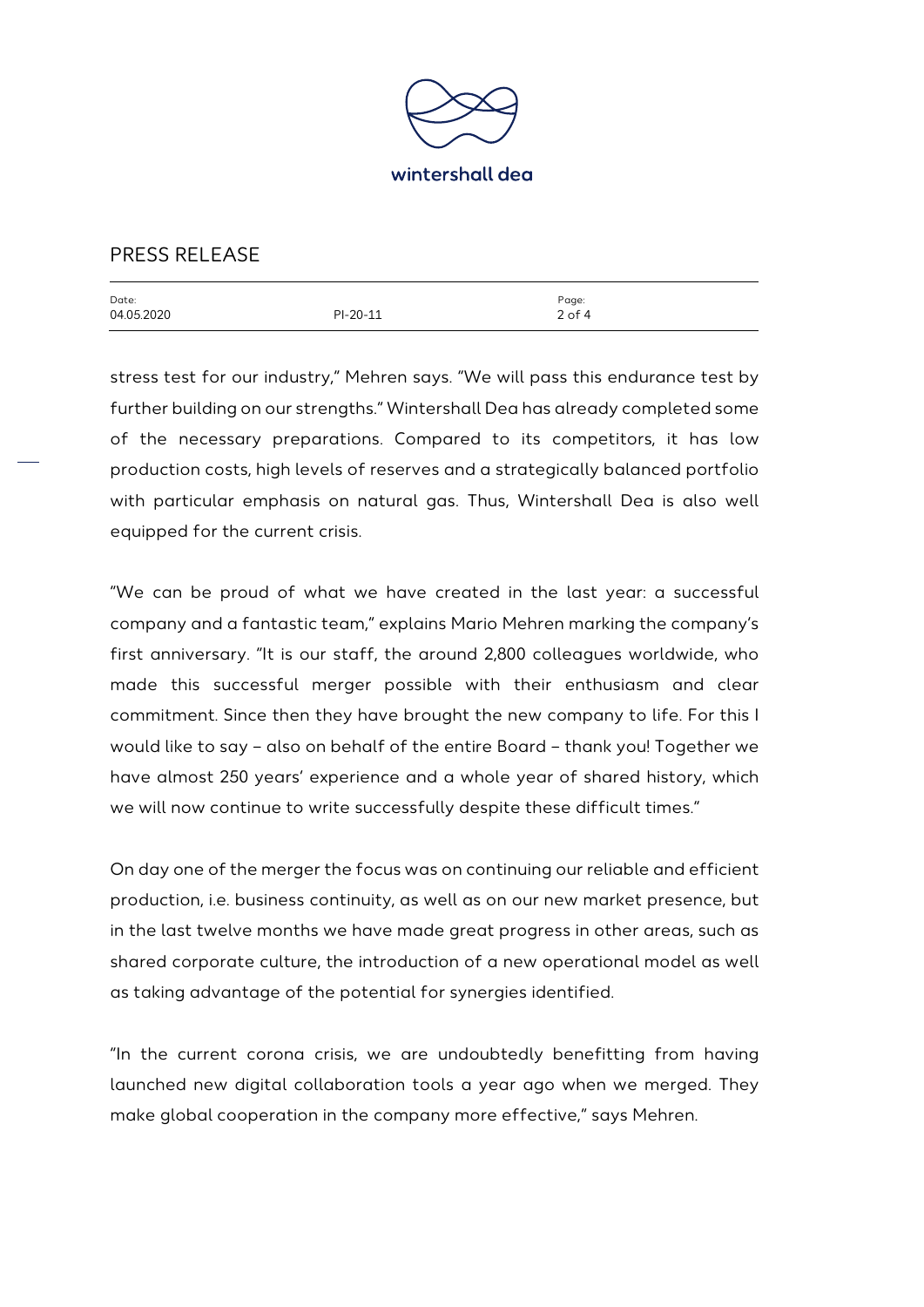

| Date:      |          | Page:      |
|------------|----------|------------|
| 04.05.2020 | PI-20-11 | $3$ of $4$ |
|            |          |            |

By the end of 2019 synergies worth more than 100 million euros had already been created, which was more than expected. They were largely the result of measures in Mexico, Egypt and Norway as well as procurement savings and the first organisational cost savings. As of 2022, Wintershall Dea will strive to achieve cost savings of at least 200 million euros a year.

The merger of Wintershall and DEA, two German companies steeped in tradition, in May 2019 brought with it a planned structural transformation and related staff reduction. In this context, after very constructive negotiations, Wintershall Dea reached an agreement with the German works councils and the IG BCE (the German trade union for the mining, chemical and energy industries) as well as with the Norwegian and Dutch unions and works councils. The goal is to ensure the workforce reduction is done as socially responsible as possible.

Wintershall Dea and the employee representatives agreed on the extent of the socially responsible workforce reduction. In total, the personnel reduction will affect about 1,000 employees.

Remaining independent and agile – for Wintershall Dea this is the key to being able to respond flexibly in critical situations such as the current crisis. "We are pursuing a clear strategy. We are focussing on reliability and sustainability, strict financial discipline, a balanced upstream portfolio and continued stable revenues from our midstream business," explains Mehren.